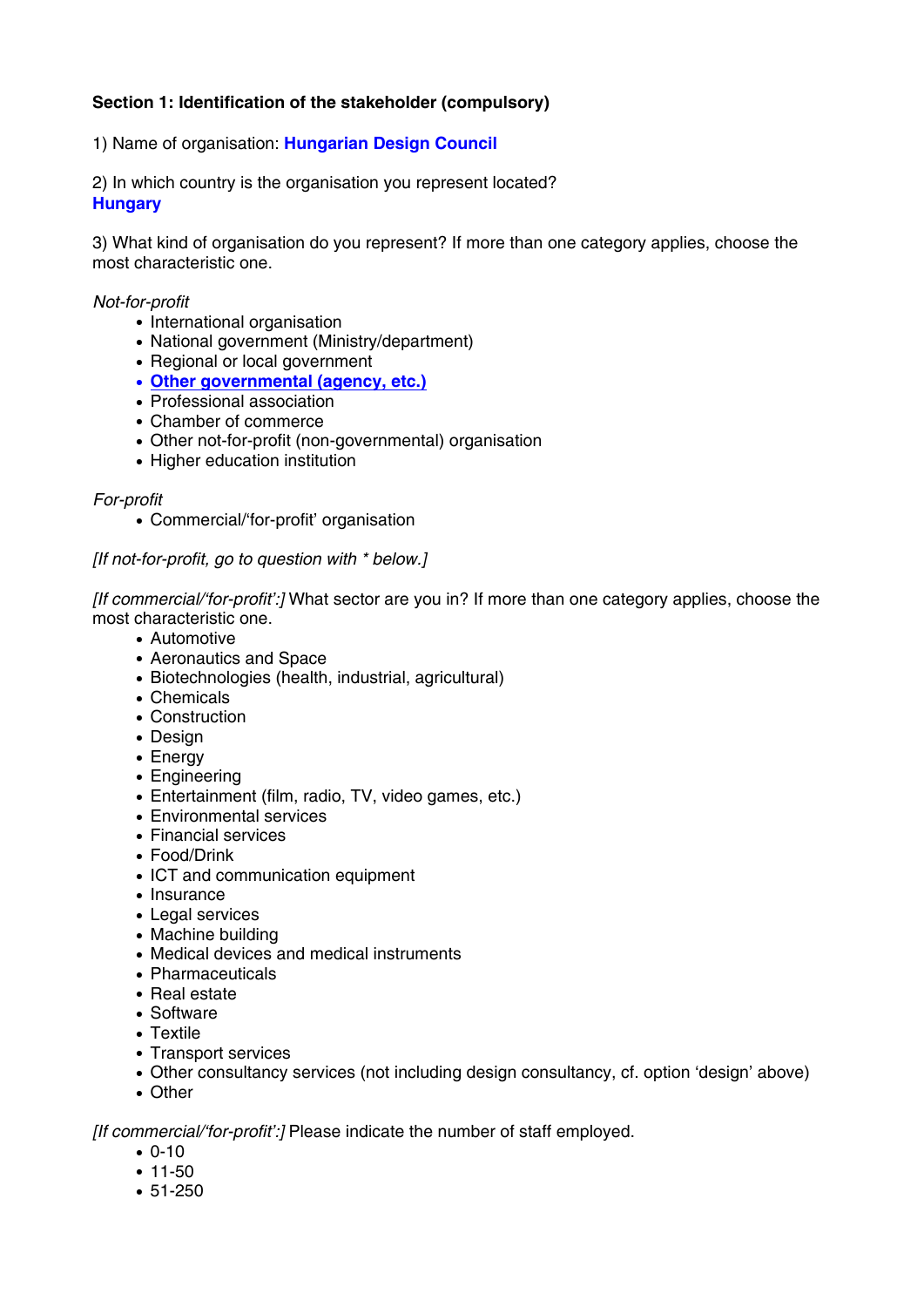- 251-500
- 501 or more

\* Which statement best describes the activities of your organisation?

- **'Our main activities are related to design' (e.g. design, design promotion, design support, design policy, design education, design consulting, etc. whereof innovation may be one aspect)**
- 'Our main activities are related to innovation' (e.g. innovation promotion, innovation
- support, innovation policy, innovation management consulting, etc. whereof design may be one aspect)
- Both statements are equally true
- Neither statement is true

# **Section 2: The key questions (compulsory)**

*General role of design in public policy* 

4a) Do you consider design to be important for the future competitiveness of the EU economy?

- **Very important**
- Important
- Not important

4b) Why?

- **Due to our heritage, design is still a competitive advantage in Europe. We should be able to build on this.**
- **Design creates values and the competition will be increasingly about values in goods and services.**
- **Historically, design has always acted as a bridge, a mediator between new technologies and society. If we see the future of Europe in research and innovation, design will always be relevant.**

5) What are the main areas where public initiatives in support of design could be useful, if any? (Multiple answers possible)

- **Awareness raising and design promotion**
- Design support to organisations
- **Design research**
- **Design education**
- None (public initiative in support of design is not useful)
- 6) Should initiatives in support of design be an integral part of innovation policy?
	- **Yes**
	- No

## *Scope for action at EU level*

7) Should initiatives in support of design be taken at EU level in addition to Member State and regional level?

• **Yes**

- No, initiatives in support of design should only be taken at Member State and/or regional
- level
- No, no public initiatives in support of design should be taken

[*If the answer to question 7 is yes:]* In what main areas would EU level initiatives add value to the own initiatives of Member States and their regions?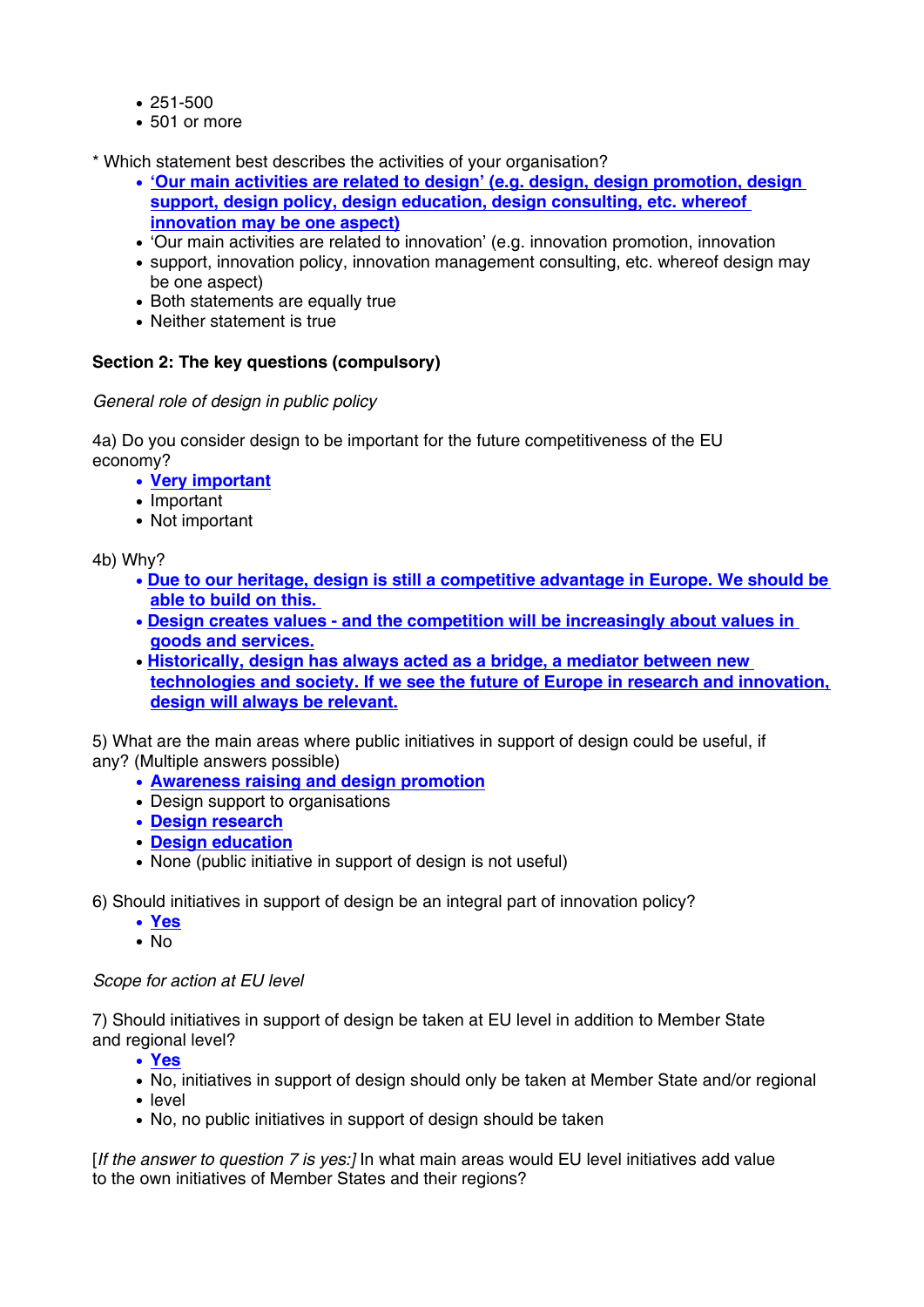- **Creating a framework for state support within or without the existing R&D structures**
- **Policy recommendations and common framework for Member States**
- **Setting the basis of gathering consistent and comparable evidence**
- **Supporting networks for European-wide research and exchanging best practices, such as cross-disciplinary programs in design education or special uses of design that are relevant to EU focus areas (eg social cohesion, innovation friendly society, eco-design)**

### **Section 3: Specific questions**

*The specific questions are optional. Respondents may therefore reply to all, none or a selection of these, but are strongly encouraged to respond to a maximum of questions.* 

8) People associate design with different things. What is the first thing that comes to your mind when you hear the word 'design'?

- A designed object or the design of an object
- Design as an activity in an organisation
- A drawing
- An intellectual property right
- Other, namely: **a fundamental human activity of creation, of questioning existing situations and devising preferred ones.** (after Herbert A. Simon)

The following could be an operational definition of design for the purpose of innovation policy development:

*Design for user-centred innovation is the activity of conceiving and developing a plan for a new or significantly improved product, service or system that ensures the best interface with user needs, aspirations and abilities, and allows for aspects of economic, social and environmental sustainability to be taken into account.*

9a) Do you agree with this definition as the basis for integrating design into European innovation policy?

| • <u>Yes</u>             |  |  |  |
|--------------------------|--|--|--|
| $\bullet$ No             |  |  |  |
| <i>[If no:]</i> Why not? |  |  |  |
|                          |  |  |  |
|                          |  |  |  |

9b) What could alternatives be?

\_ \_ \_ \_ \_ \_ \_ \_ \_ \_ \_\_ \_ \_ \_ \_ \_ \_ \_ \_ \_ \_ \_ \_ \_ \_ \_ \_ \_ \_ \_ \_ \_ \_ \_ \_ \_ \_ \_ \_ \_ \_\_ \_ \_ \_ \_ \_ \_ \_ \_ \_ \_ \_ \_ \_ \_ \_ \_ \_ \_ \_ \_ \_ \_ \_ \_ \_ \_ \_ \_\_ \_ \_ \_ \_ \_ \_ \_ \_ \_ \_ \_ \_ \_ \_ \_ \_ \_ \_ \_ \_ \_ \_ \_ \_ \_

The definition of design for user-centred innovation suggested above stresses the potential of design to support socially responsible and environmentally sustainable innovation.

10) How important is the use of design to achieve social objectives?

- **Very important**
- Important
- Not important

11) How can EU policy promote design that takes user diversity into account, regarding for example physical and mental abilities, education and skills?

- **Through legislation and standards (already in place in many areas)**
- **Through the use of public procurement**
- **Through the examples of the Community's own best practices**
- **Through encouraging networks and supporting relevant skills and training**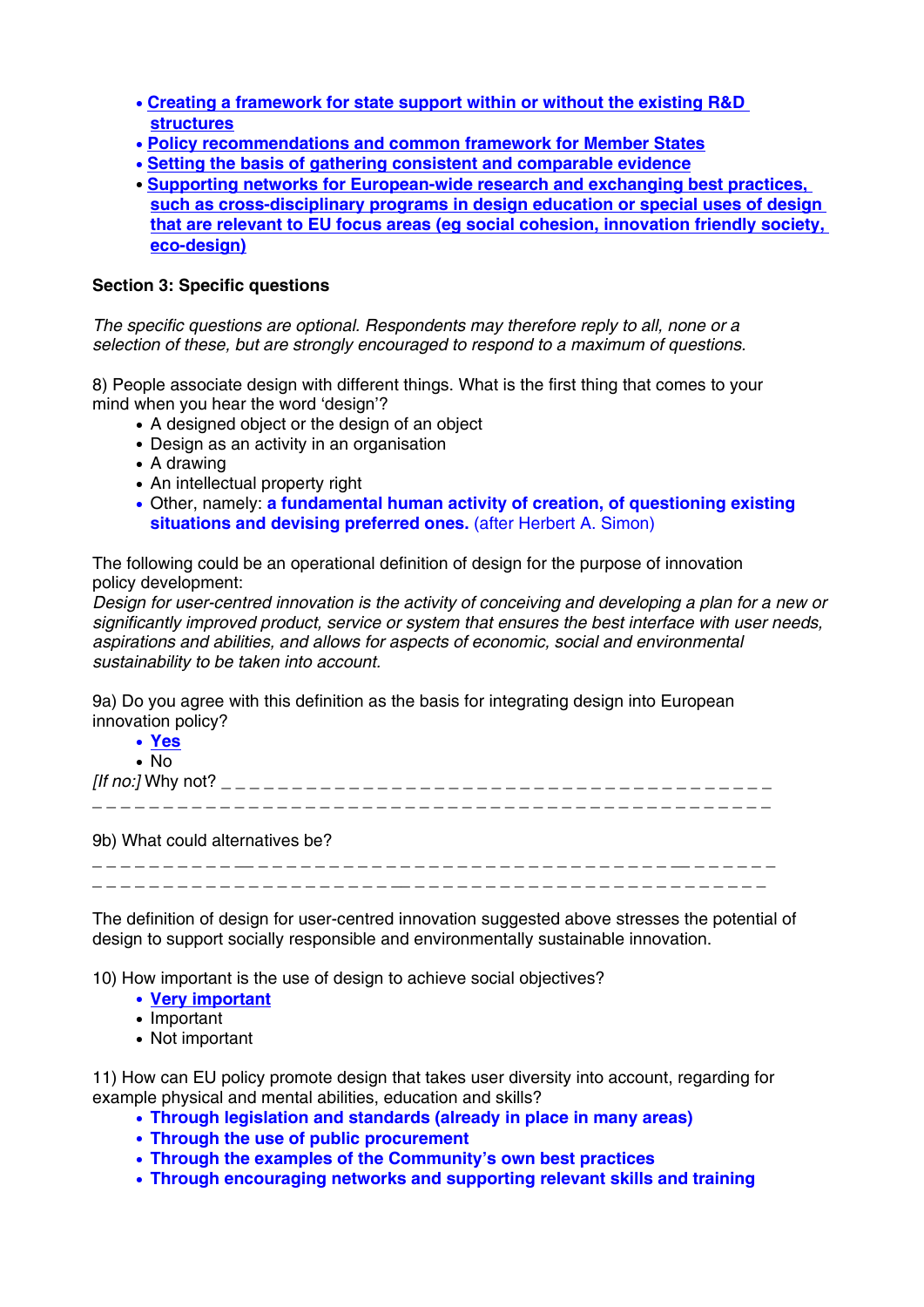12) How important is the use of design to achieve environmental objectives?

- **Very important**
- Important
- Not important

13) How can EU policy promote design that takes environmental aspects into account, such as resource efficiency, durability, reuse and recycling?

- **Through legislation, standards and incentives**
- **Through the use of public procurement**
- **Through the examples of the Community's own best practices**
- **Through encouraging networks and supporting relevant skills and training**

14) Design may be an innovation activity with untapped potential, especially in SMEs, low-tech companies and the service sector, where design usage is comparatively low.

14a) Is there a need for a more targeted policy for these three groups of organisations? For SMEs:

- **Yes**
- No

For low-tech organisations:

- **Yes**
- No

For service organisations:

- Yes
- **No**

14b) Should such targeted policy exist at EU level?

- **Yes**
- No

15a) Does the current economic climate affect the relevance of design?

- **Yes**
- No

15b) What should be the role of design policy in response to the crisis, if any? **To position design and design-thinking as a value creating activity and a strategic policy tool.** 

16) The Commission is already involved in a number of design-related initiatives. What is potentially lacking is an explicit integration of design into European innovation policy.

16a) If there were to be a policy for design in Europe, how should it be related to innovation policy?

- Design should be a separate policy
- **Design should be part of European innovation policy**

## 16b) Why? **In the short-term, it will be probably faster, easier and more practical to adjust existing structures.**

17) How could other EU policies or initiatives — for example in the fields of internal market, research, social inclusion, education or culture — be instrumental in supporting design?

\_ \_ \_ \_ \_ \_ \_ \_ \_ \_ \_\_ \_ \_ \_ \_ \_ \_ \_ \_ \_ \_ \_ \_ \_ \_ \_ \_ \_ \_ \_ \_ \_ \_ \_ \_ \_ \_ \_ \_ \_ \_ \_ \_ \_ \_ \_ \_ \_ \_ \_ \_ \_ \_ \_ \_ \_ \_ \_ \_ \_ \_ \_ \_ \_ \_ \_ \_ \_ \_ \_ \_ \_ \_ \_ \_ \_ \_ \_ \_ \_ \_ \_ \_ \_ \_ \_ \_ \_ \_ \_ \_ \_ \_ \_ \_

18) What would be the best forum to discuss policy on design for user-centred innovation at EUlevel?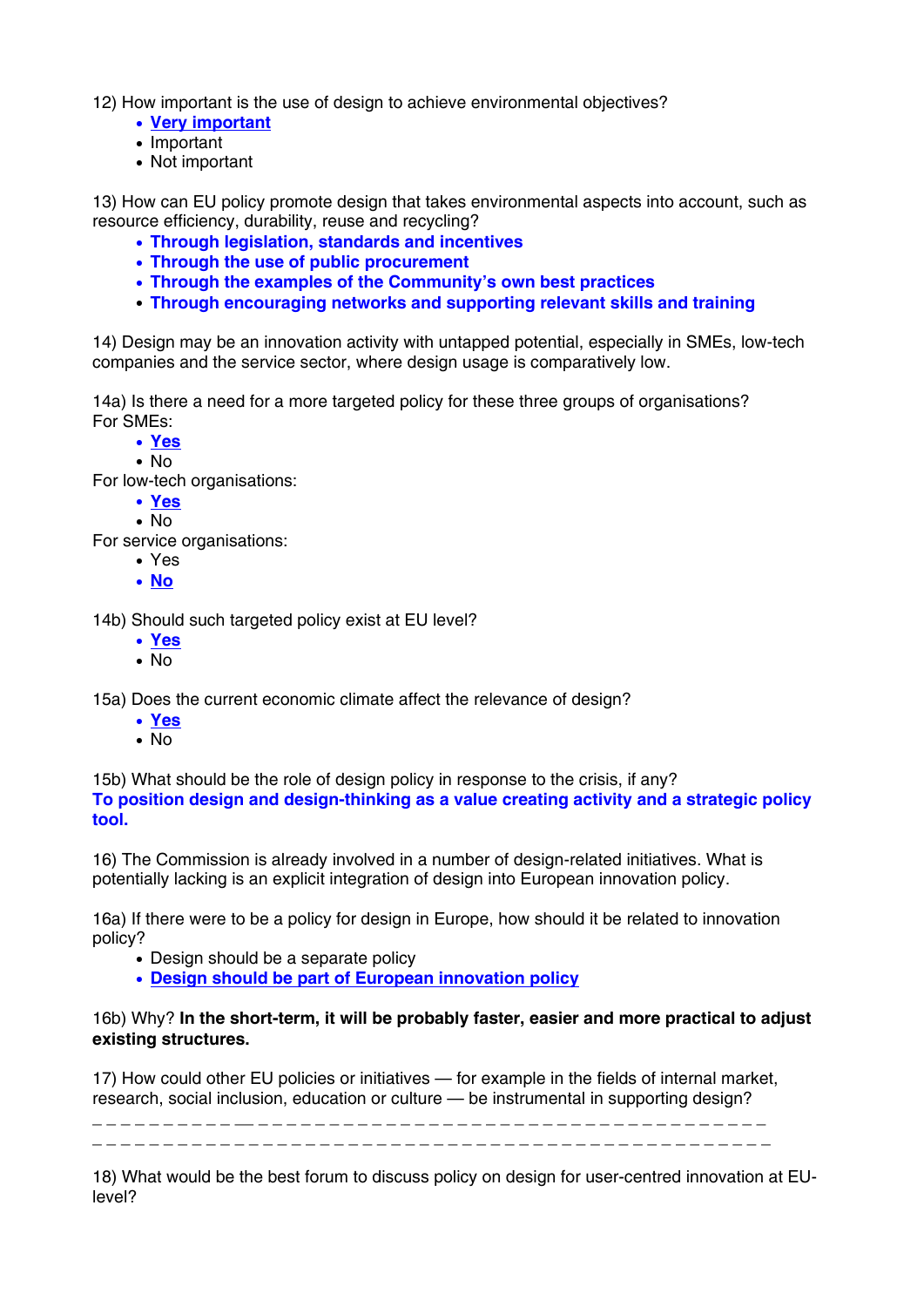- A new forum
- An existing forum
- Neither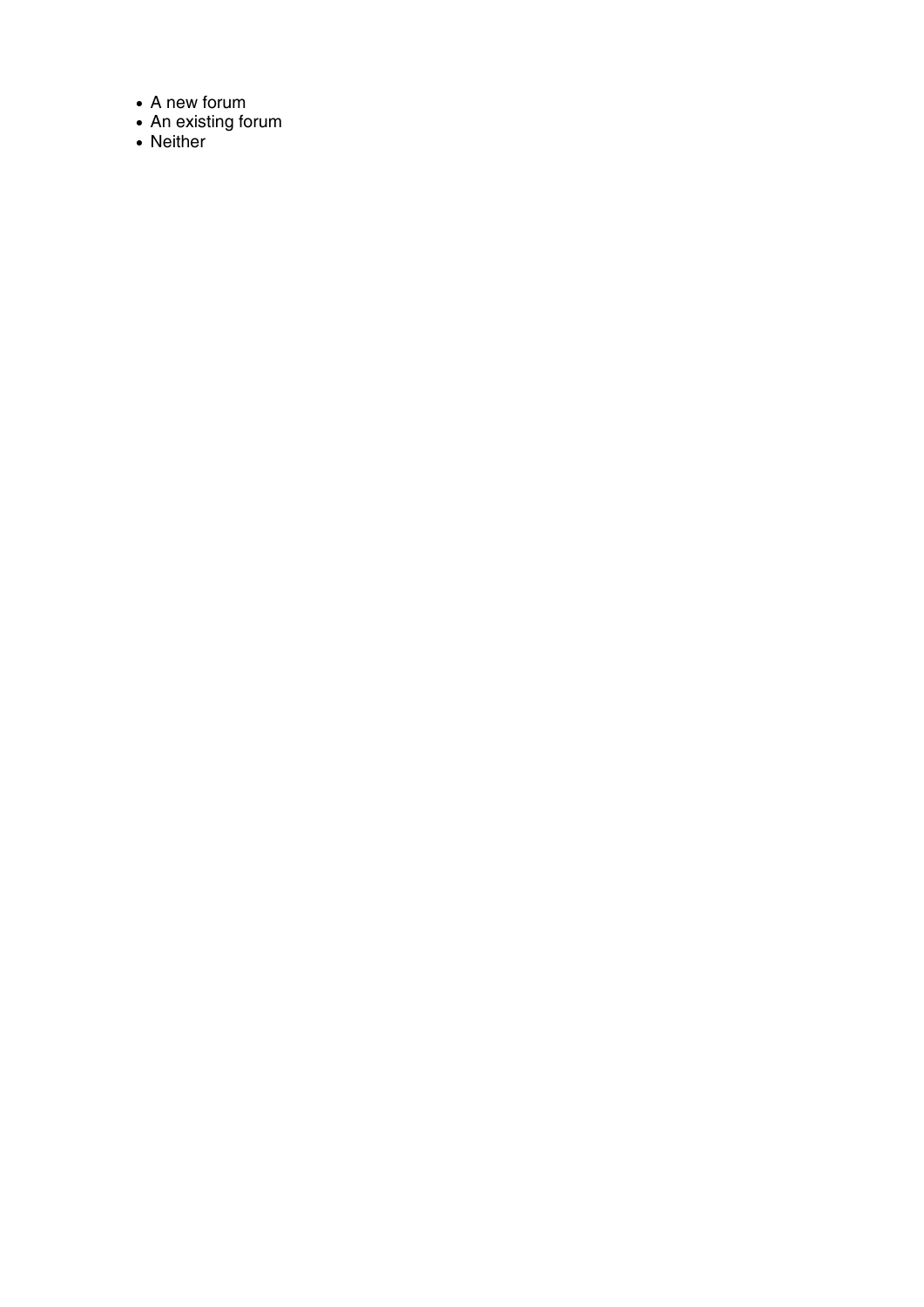[*If new:*] Who should be part of this new forum?

[*If existing forum*:] What existing forum?

\_ \_ \_ \_ \_ \_ \_ \_ \_ \_ \_ \_ \_ \_ \_ \_ \_ \_ \_ \_ \_ \_ \_ \_ \_ \_ \_ \_ \_ \_ \_ \_ \_\_ \_ \_ \_ \_ \_ \_ \_ \_ \_ \_ \_ \_ \_ \_ \_ \_ \_ \_ \_ \_ \_ \_ \_ \_ \_ \_ \_ \_\_ \_ \_ \_ \_ \_ \_ \_ \_ \_ \_ \_ \_ \_ \_ \_ \_ \_ \_ \_ \_ \_ \_ \_ \_ \_ \_ \_ \_ \_ \_ \_ \_ \_

\_ \_ \_ \_ \_ \_ \_ \_ \_ \_ \_ \_ \_ \_ \_ \_ \_ \_ \_ \_\_ \_ \_ \_ \_ \_ \_ \_ \_ \_ \_ \_ \_ \_ \_ \_ \_ \_ \_ \_ \_ \_ \_ \_ \_ \_ \_ \_ \_ \_ \_ \_ \_ \_ \_ \_ \_ \_ \_\_ \_ \_ \_ \_ \_ \_ \_ \_ \_ \_ \_ \_ \_ \_ \_ \_ \_ \_ \_ \_ \_ \_ \_ \_ \_ \_ \_ \_ \_ \_ \_\_ \_ \_ \_ \_ \_

19a) Which are the most serious barriers to the better use of design in Europe, if any? (Multiple answers possible)

- Lack of common definition of the word 'design'
- Lack of statistics and statistical analysis on design
- Lack of awareness of design among end-consumers
- Lack of awareness and understanding of the potential of design among policy makers
- **Lack of awareness and understanding of the potential of design among potential design customers, i.e. private and public organisations**
- **Lack of knowledge and tools to evaluate the rate of return on design investment**
- Lack of public support to use design in organisations
- Lack of designers/design companies with the right skills and/or capacity
- Lack of design skills and understanding among other professions
- Lack of high quality design education in Europe
- Lack of research in the area of design
- No barriers exist

19b) Please substantiate your answer:

- **The general awareness in Europe about design is quite high, but only partial, often coupled with mere esthetic styling, subjective beauty or fashion.**
- **Design has only recently been taken up by business schools and thus the necessary management skills are missing and the expectations of the scope, potential and benefits of design are unrealistic.**

19c) Are there any other serious barriers?

• **We may differentiate SMEs, large companies, public bodies, etc. The barriers are different.** 

**In SMEs, there is a limited ability to cope with risk (which works against developing new products and services) and a very narrow focus that limits their ability to see the relevance of design to their particular situation.** 

- **Design is rarely part of the support structures for SMEs.**
- **The business sector, the engineering profession and the design sector lack a common language and thus have substantial difficulties in working together as teams. (Better cooperation of disciplines in education may help.)**
- **Lack of business skills in designers and lack of large studios where young designers can learn the business-side of their profession. (Such studios exists in architecture and advertising, but rarely in other areas of design. The professional development of young designers may be assisted by mobility programs, such as the Leonardo program).**

19d) What can be done at EU level to address these barriers specifically?

- **Tax incentives or other state support for design services.**
- **Promotion of design and design education best practices, especially of those connected to European focus areas.**
- **Professional development of young designers (such as the Leonardo program).**
- **Supporting the interface of sciences, research, innovation and design.**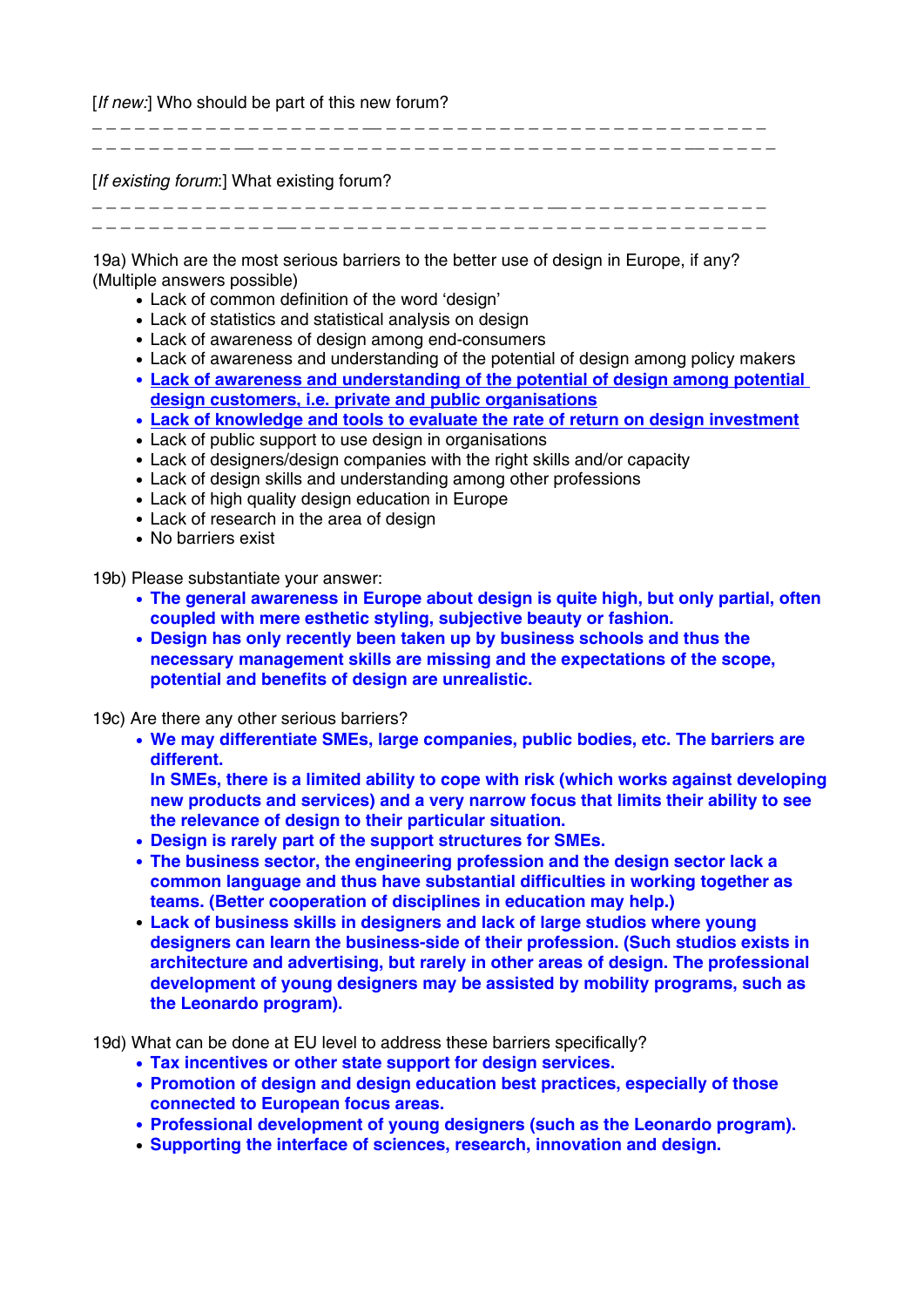20) The following vision is the result of a European innovation policy workshop organised with experts in design and design policy in Marseille, in June 2008:

*To build on our existing strengths and our heritage to make Europe a reference for design excellence, whether for research, education and skills — attracting and retaining the best talents, for high-end design and excellence, and for breadth and depth of design usage in private and public organisations.*

20a) Is this a good vision for European collaboration in the area of design?

- **Yes**
- No

### 20b) What could alternatives be?

**Social inclusion or environmental sustainability issues may be mentioned in the vision statement.** 

### 21) Other comments:

**The document is well researched and gives a clear, wide-angle view of design. However, a few points could be still added to enrich the arguments.** 

## **Page 11**

**When talking about graphic design, perhaps one particular area could be mentioned where design ought to be used extensively by the public sector – i.e. the organisation of information into an easy-to-understand, barrier-free format (eg. signage at hospitals, airports, motorways, etc. or the information displayed on public forms – eg. voting cards (legibility issues as well as clear, well designed structures). Extensive research is available on the advantages of communication design in these areas.** 

### **Ch. 3.1, page 15**

**The potential of design to reduce complexity, to overcome resistance to innovation and to facilitate early adoption by rendering a new product or service look and feel acceptable, familiar and desirable may be noted. (see the historical examples of Adrian Forty in his book "Objects of Desire: Design and Society Since 1750")**

**The 2006 communication from the commission, titled "Putting knowledge into practice: A broad-based innovation strategy for the EU" states as one of the main aims the promotion of an innovation friendly society, where innovation is not feared but welcomed by the public. In view of this, the above potential of design seems relevant.**

## **Chapter 5**

*"The statement New EU Member States generally display low levels of design support. Similar discrepancies exist in design performance, as shown by international design rankings."*

**We would argue that this and a few other statements in this chapter are overly simplistic and the examples used are one-dimensional. This is probably due to the source material (mainly from the UK and Scandinavian countries).** 

**The new member states (in total) may not show the same commitment to design as some leading countries in Europe, but their policies and situations are not uniform and design support exists. The fact that none of these countries appear in the world design and innovation rankings is not necessarily due to lack of support and even less to lack of design capabilities. (This fact is probably due to the structure and financial background of their economy, language barriers and the slow development of enterprenourial skills).** 

**Historically, many of the new member states were early advocates of design. The Polish IWP is mentioned in the document, but there are other examples. Let us add two more from Hungary. The predecessor of the Hungarian Design Council was the Council of Craft and Applied Art, established in 1950. The Moholy-Nagy University of Art and Design was founded in 1880 and its Department of Industrial Design as early as 1950.**